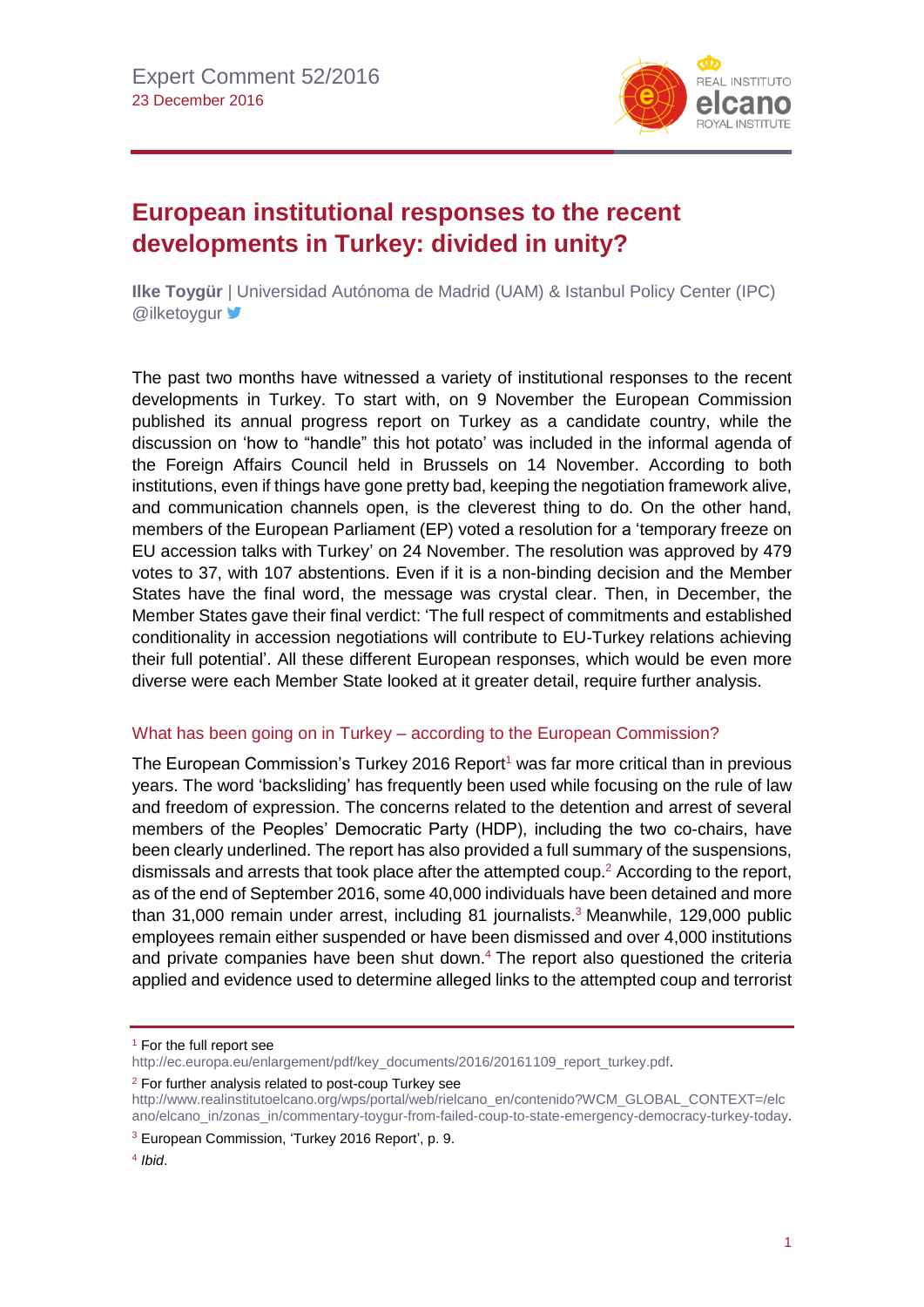activity, querying whether they were transparent and non-discriminatory. The process has also led to the closure of media outlets and newspapers, including *Cumhuriyet*, one of the oldest, most critical and popular newspapers in the history of Turkish Republic.

As for the usual framework of accession negotiations, 16 chapters have been opened and only one has been provisionally closed. On the other hand, cooperation in the areas of joint interest –most importantly the fight against terrorism and irregular migration– continued in line with the conclusions of the EU-Turkey Summit of November 2015. <sup>5</sup> The visa liberalisation roadmap, with possible visa-free travel being the most concrete contribution to Turkish citizens' lives, is said to be still on track, awaiting the attainment of the remaining benchmarks by the Turkish government. In short, the European Commission's document provided its summary within the framework of accession negotiations. This year, for the first time, the framework was accompanied by the EU-Turkey statement of 20 March.<sup>6</sup>

### The position of the European Parliament, the only directly-elected institution

The members of the European Parliament (EP) voted on a resolution for a 'temporary freeze in EU accession talks with Turkey'.<sup>7</sup> As mentioned above, the resolution was approved by 479 votes to 37, with 107 abstentions. Despite being a non-binding decision, the message to Turkey was very clear. Figure 1 shows the votes by political group in the European Parliament, bringing into relief the sharp differences between them.

<sup>5</sup> Further information on EU-Turkey relations can be found at

[http://www.realinstitutoelcano.org/wps/portal/web/rielcano\\_en/contenido?WCM\\_GLOBAL\\_CONTEXT=/elc](http://www.realinstitutoelcano.org/wps/portal/web/rielcano_en/contenido?WCM_GLOBAL_CONTEXT=/elcano/elcano_in/zonas_in/ari27-2016-toygur-ozsoz-stormy-months-aegean-refugee-deal-impact-turkey-eu-relations) [ano/elcano\\_in/zonas\\_in/ari27-2016-toygur-ozsoz-stormy-months-aegean-refugee-deal-impact-turkey-eu](http://www.realinstitutoelcano.org/wps/portal/web/rielcano_en/contenido?WCM_GLOBAL_CONTEXT=/elcano/elcano_in/zonas_in/ari27-2016-toygur-ozsoz-stormy-months-aegean-refugee-deal-impact-turkey-eu-relations)[relations.](http://www.realinstitutoelcano.org/wps/portal/web/rielcano_en/contenido?WCM_GLOBAL_CONTEXT=/elcano/elcano_in/zonas_in/ari27-2016-toygur-ozsoz-stormy-months-aegean-refugee-deal-impact-turkey-eu-relations)

<sup>6</sup> For the latest report see [http://europa.eu/rapid/press-release\\_AGENDA-16-4247\\_en.htm.](http://europa.eu/rapid/press-release_AGENDA-16-4247_en.htm)

<sup>7</sup> For further information on the resolution see [http://www.europarl.europa.eu/news/en/news](http://www.europarl.europa.eu/news/en/news-room/20161117IPR51549/freeze-eu-accession-talks-with-turkey-until-it-halts-repression-urge-meps)[room/20161117IPR51549/freeze-eu-accession-talks-with-turkey-until-it-halts-repression-urge-meps.](http://www.europarl.europa.eu/news/en/news-room/20161117IPR51549/freeze-eu-accession-talks-with-turkey-until-it-halts-repression-urge-meps)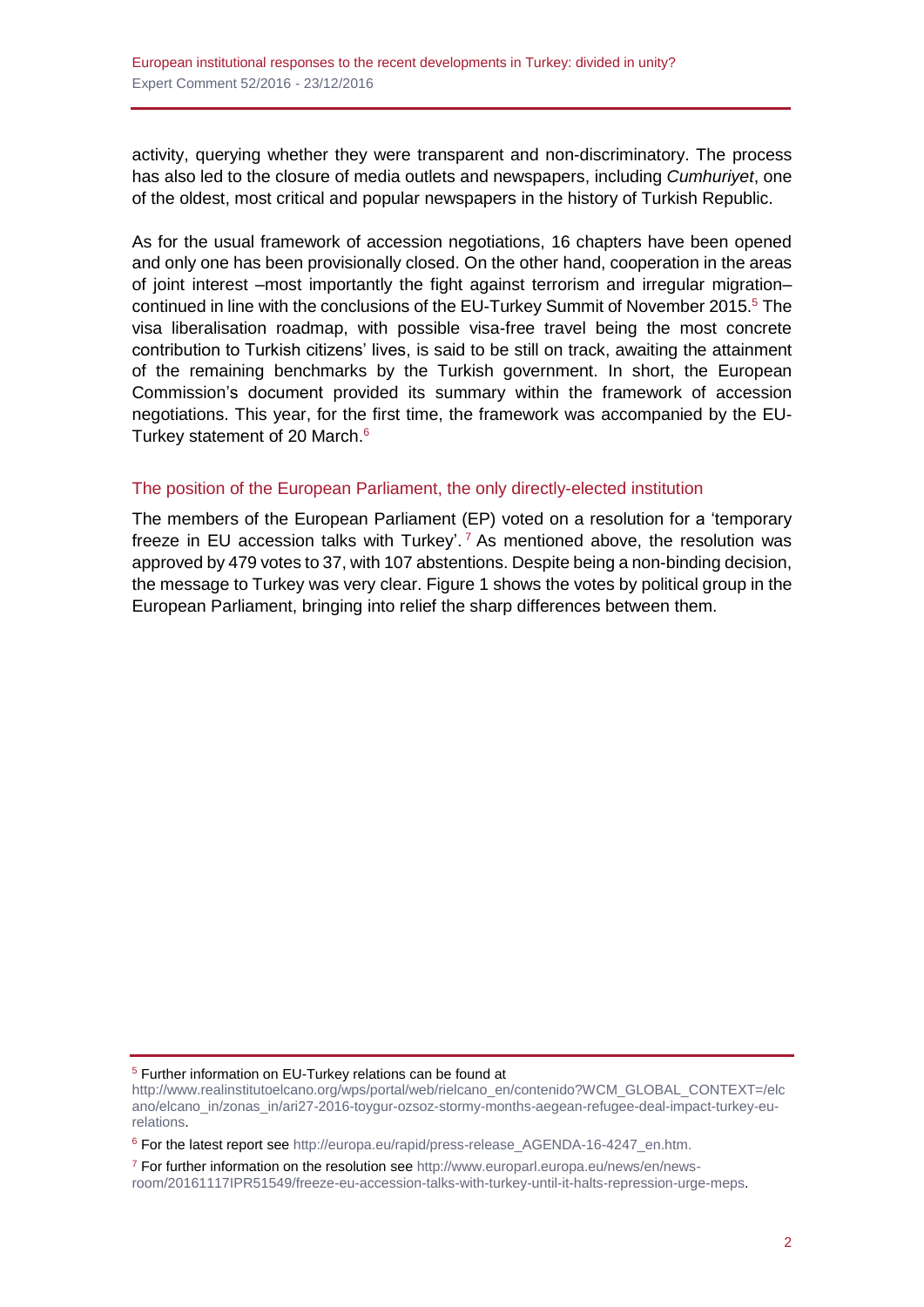|                | Total members | Total voters For Against |     |                | Abstentions Cohesion |       |
|----------------|---------------|--------------------------|-----|----------------|----------------------|-------|
| <b>EPP</b>     | 216           | 181                      | 145 | 13             | 23                   | 70.17 |
| S&D            | 189           | 163                      | 158 | $\overline{2}$ | 3                    | 95.40 |
| <b>ECR</b>     | 74            | 19                       | 4   | 35             | 0                    | 40.52 |
| ALDE/ADLE      | 69            | 61                       | 54  | 4              | 3                    | 82.79 |
| <b>GUE-NGL</b> | 52            | 42                       | 36  | 1              | 5                    | 78.57 |
| Greens/EFA     | 50            | 43                       | 42  | 1              | 0                    | 96.51 |
| <b>EFDD</b>    | 44            | 29                       | 1   | 3              | 25                   | 79.31 |
| <b>ENF</b>     | 39            | 32                       | 17  | 8              | $\overline{7}$       | 29.69 |
| NI             | 18            | 14                       | 7   | 1              | 6                    | 25    |

#### **Figure 1. European Parliament: votes by political groups**

Source: the author, based on Vote Watch Europe Dataset.

The groups are ordered according to their size, starting with the biggest group: the European People's Party (EPP). As shown in Figure 1, the decision to vote for the resolution is very common among all political groups. However, in the Eurosceptic group of Europe of Freedom and Direct Democracy (EFDD), which is led by politicians from UKIP and *Alternative für Deutschland* and includes *Movimento 5 Stelle,* there were many abstentions. It is a very ironic point to underline, since these political parties constantly use Turkish candidacy as a tool for anti-EU propaganda. Another political group to look at is the European Conservatives and Reformists (ECR), who call themselves 'eurorealist'. Even though a deeper analysis of this vote is beyond this paper's scope, the importance of realpolitik in decision-making should always be borne in mind, even if the final decision is a strong message to Turkey.

#### Realpolitik still dominates the positions of Member States

On 14 November the EU's 28 Foreign Ministers met in Brussels to discuss the Union's relations with Turkey, in addition to their agenda on common foreign and security policy and global strategy for the EU. Once the Foreign Affairs Council Meeting was concluded the message was clear: the partnership with Turkey in security and migration management is very important. Although Austria's Foreign Minister Sebastian Kurz reiterated his call to halt accession talks with Turkey, he failed to obtain enough support from his co-ministers. The declarations of Federica Mogherini, the EU's High Representative for Foreign Affairs and Security Policy and Vice-President of the European Commission, on the latest developments in Turkey $\delta$  and her remarks at the

<sup>8</sup> For the full text see [http://www.consilium.europa.eu/en/press/press-releases/2016/11/08-hr-declaration](http://www.consilium.europa.eu/en/press/press-releases/2016/11/08-hr-declaration-turkey/)[turkey/.](http://www.consilium.europa.eu/en/press/press-releases/2016/11/08-hr-declaration-turkey/)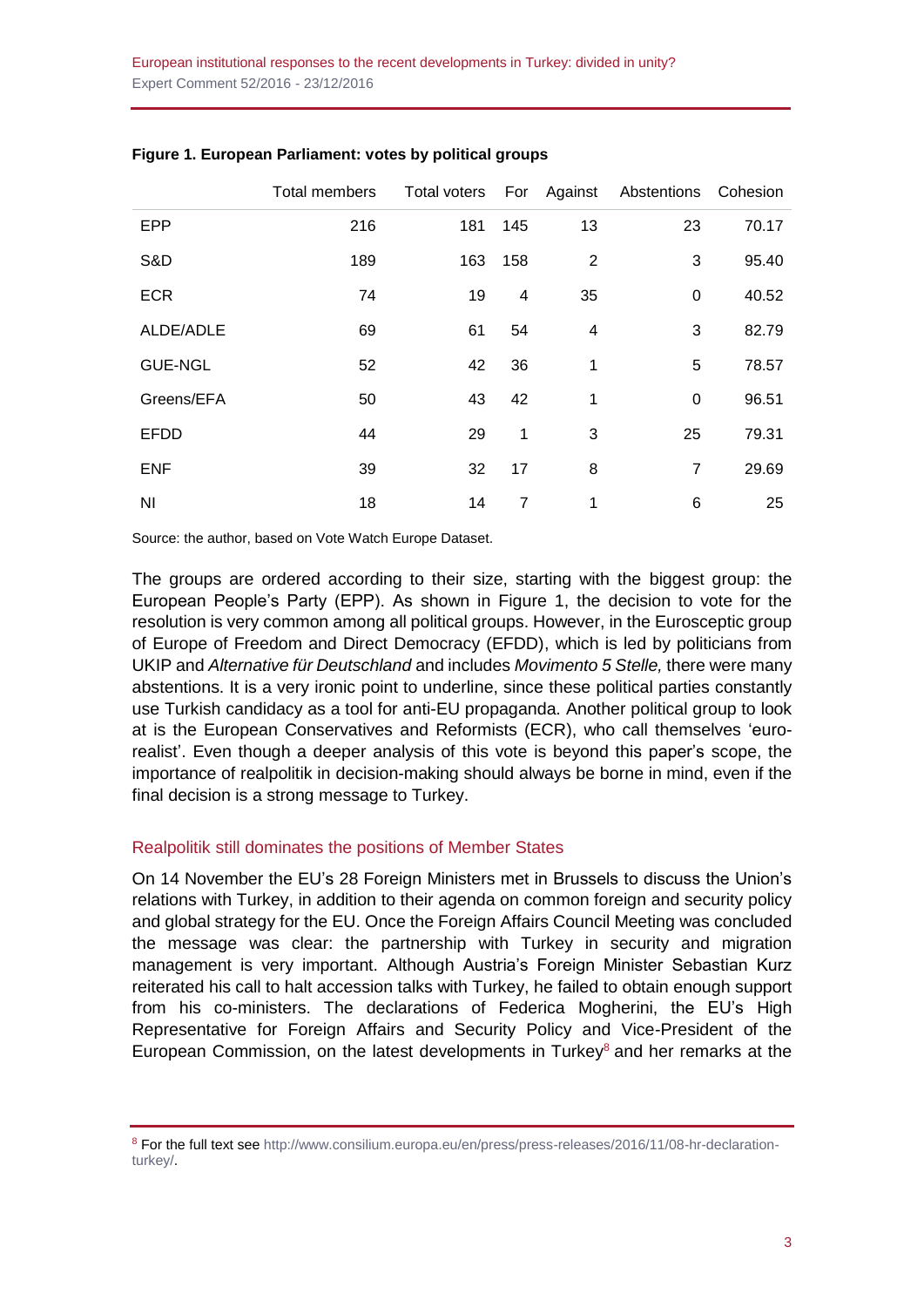press conference after the summit<sup>9</sup> were clear signs of concern, but still, there was not enough political will for a substantial move, at least for now. A very similar situation was repeated in December as expected, underlining the importance of commitment to the process and common goals.<sup>10</sup> The declarations after the summit underlined the fact that Turkey is a key partner in various dimensions and that its commitment to the partnership should continue. In short, the representatives of the Member States, the Union's intergovernmental front, have been avoiding making any dramatic moves regarding Turkish-EU relations.

## Even if there is an institutional dispute some things on the list are very clear

The institutional division between the European Parliament, the Commission and the Council regarding Turkey has become even more visible over this period. Both Member States and institutions are divided on the steps that are required to be taken. There are three main considerations that are halting any dramatic rupture:

- The highly-criticised EU-Turkish refugee deal and the fight against illegal migration. This has been 'the' issue on the European agenda for 2016.
- The fight against terrorism. With the election of Donald Trump as US President, Europe will have to rely more on itself and on its bilateral relations in terms of its foreign and security policies.
- The reunification of Cyprus. Turkey is an important player on this front and its contribution to the process for a positive outcome in very advanced negotiations is extremely important.

Trade relations and all the other economic ties could be added to the list. For these reasons, no dramatic gesture should be expected, at least for now. Still, one thing is also very clear: further statements underlining how worried EU officials are, are most certainly very unwelcome by even the most Europhile citizens of the Turkish Republic,<sup>11</sup> when taking into consideration the country's public opinion. On the other hand, there is also a very tough electoral calendar facing the EU. France, Germany, Italy and the Netherlands, four out of the six founder-members, will be going to the polls in coming months. Hence, their governments will attempt to avoid any problems with Turkey in order to protect themselves from any issues related to the refugee agreement, which might cause an increase in refugee flows to Europe right before the elections. It is also known that populist parties will use any migration-related issues wisely. Taking all into consideration, even if the current situation in Turkey is very alarming –maybe even more than ever– no dramatic rupture is likely.

<sup>10</sup> For the full summary of summit conclusions, see

<sup>&</sup>lt;sup>9</sup> For the full text see [https://eeas.europa.eu/node/14821\\_en.](https://eeas.europa.eu/node/14821_en)

[http://www.consilium.europa.eu/en/meetings/fac/2016/12/12/.](http://www.consilium.europa.eu/en/meetings/fac/2016/12/12/)

<sup>&</sup>lt;sup>11</sup> An interesting account can be found at [https://www.opendemocracy.net/bilge-yabanci-kerem](https://www.opendemocracy.net/bilge-yabanci-kerem-oktem/what-could-and-should-eu-do-with-turkey-s-authoritarian-consolidation)[oktem/what-could-and-should-eu-do-with-turkey-s-authoritarian-consolidation.](https://www.opendemocracy.net/bilge-yabanci-kerem-oktem/what-could-and-should-eu-do-with-turkey-s-authoritarian-consolidation)